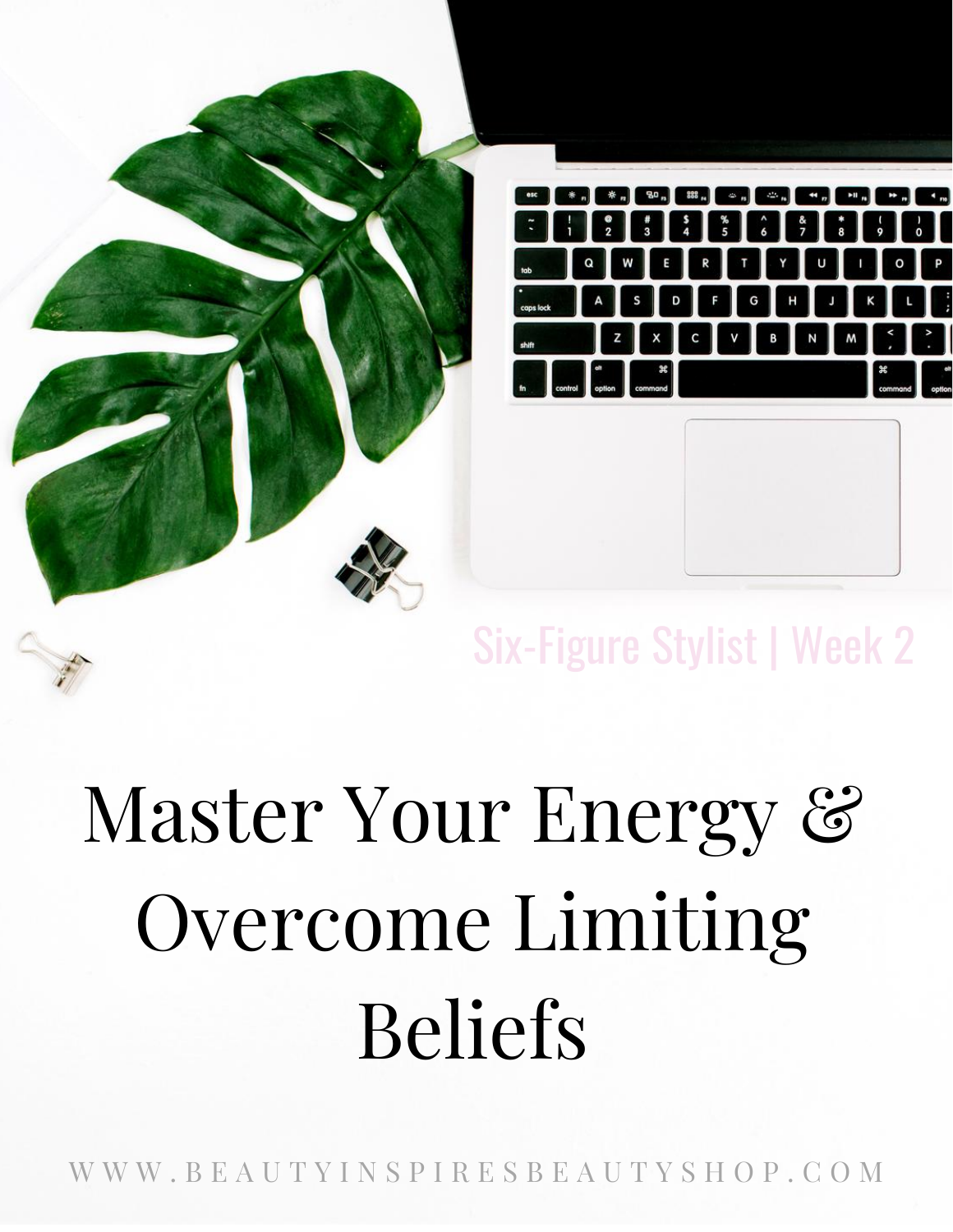### SIX - FIGURE STYLIST | WEEK 2

# T H E C O U R S E S *at a glance*

n.

| 01              | Non-negotiables                                     |
|-----------------|-----------------------------------------------------|
| 02              | Master your energy + overcoming<br>limiting beliefs |
| 03              | <b>Creating Boundaries</b>                          |
| $\overline{04}$ | <b>Time Management</b>                              |
| $\frac{05}{06}$ | Define your "why"                                   |
|                 | The numbers you need to know                        |
| 07              | How to stand out in a crowded<br>market             |
| 08              | Develop your brand                                  |
|                 |                                                     |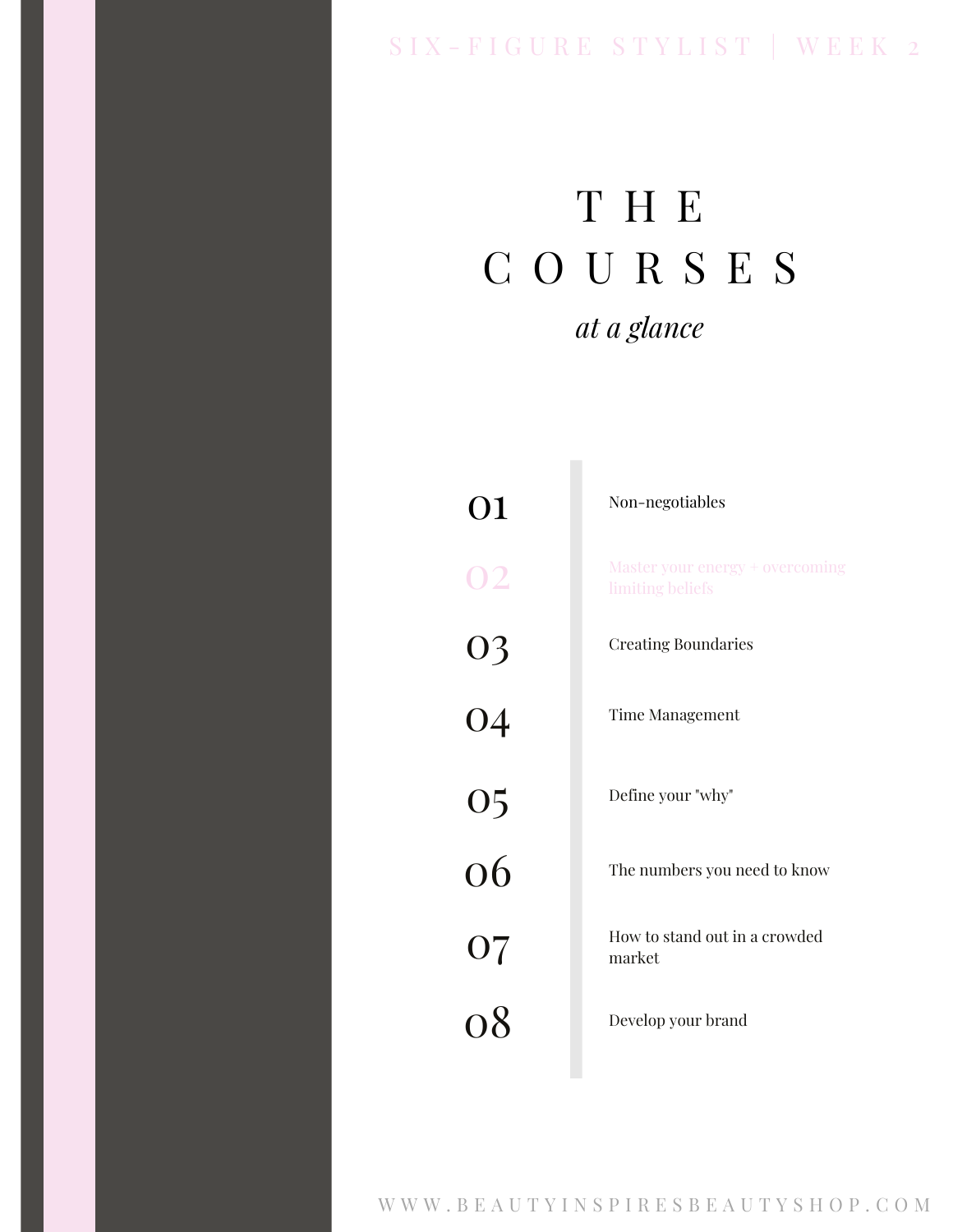# Week 2:

Master your energy & overcome limiting beliefs.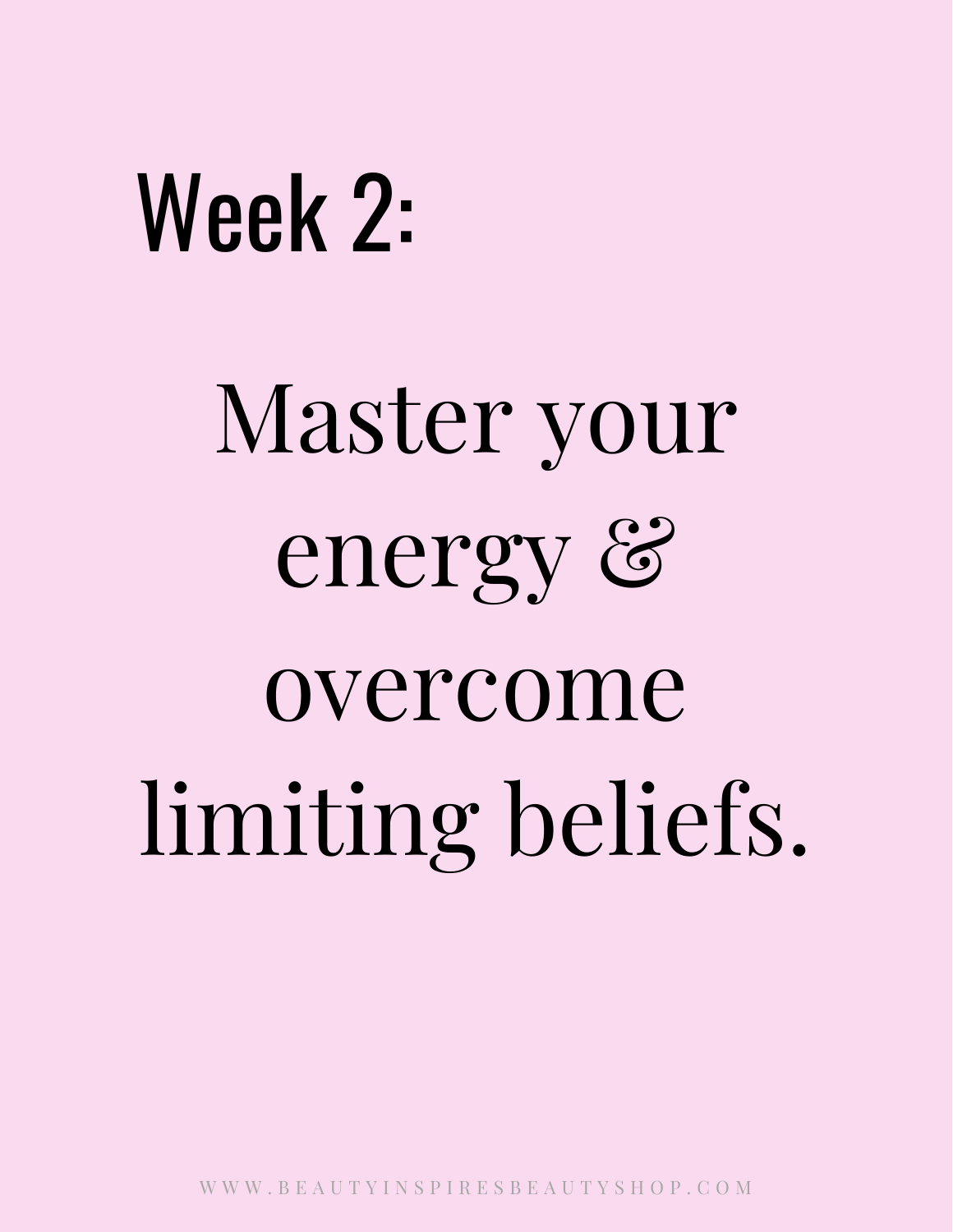# To begin this week watch Video 2.

Video Notes + Takeaways:

## Your purpose cannot be duplicated, if your don't fulfill it, nobody will.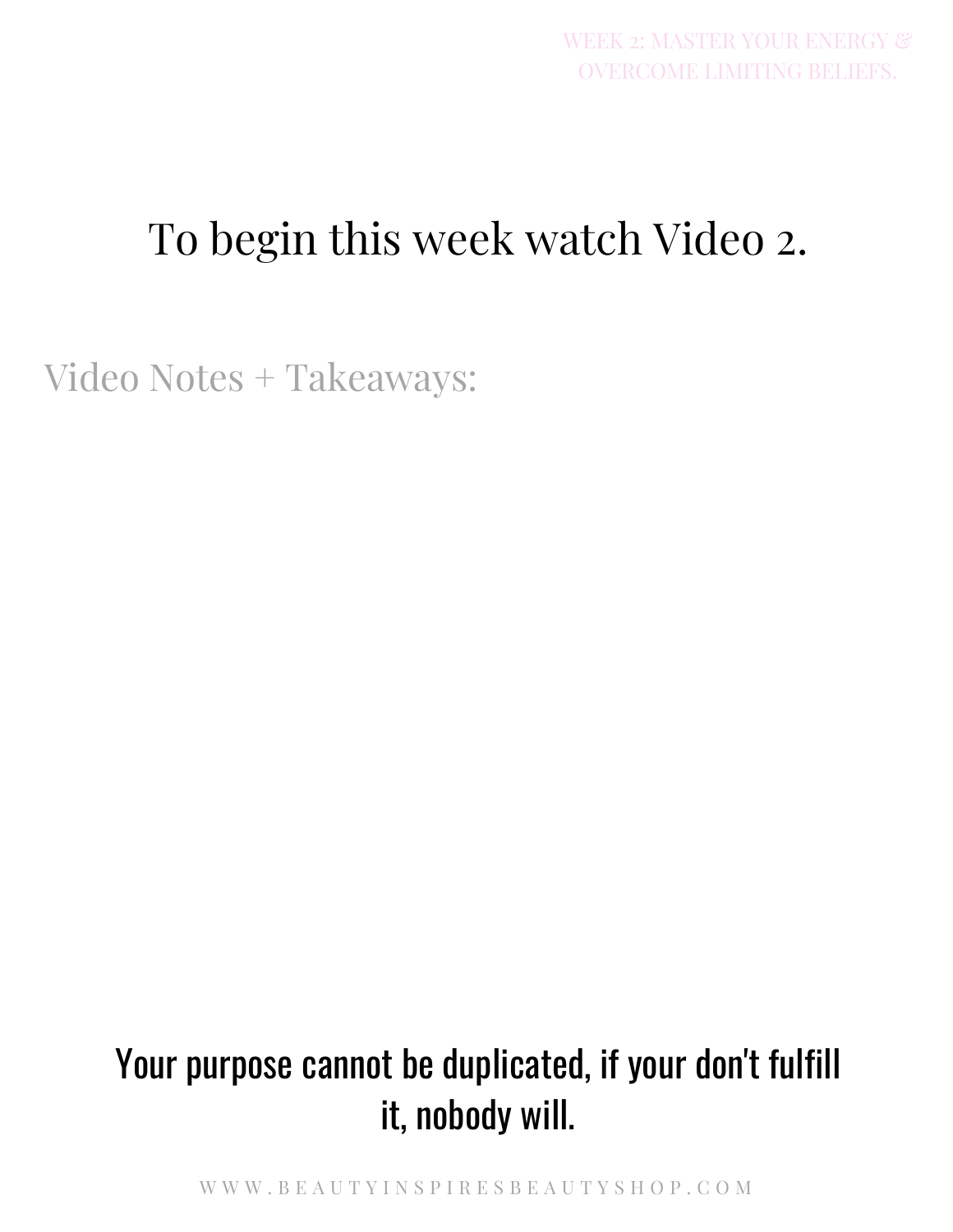# Week 2 | Homework

This is a very mind-set focused module. I want you to take a moment and really think about why it is you are not where you want to be and how you feel about it. Walk through these questions...

Do you believe you're worthy of the success you want?

Do you ave any blocks that come up when you think about why you haven't had the success you desire? List out the blocks that come up for you. Ex. Unworthy, success is hard, life is hard, I don't want to work 50 hours a week, etc.

How did these blocks or barriers get there? Did you created them or were they learned behavior?

Which of these limiting beliefs could you let go of immediately? Which ones will take time? Which ones do you have to work around (ones that are beyond control?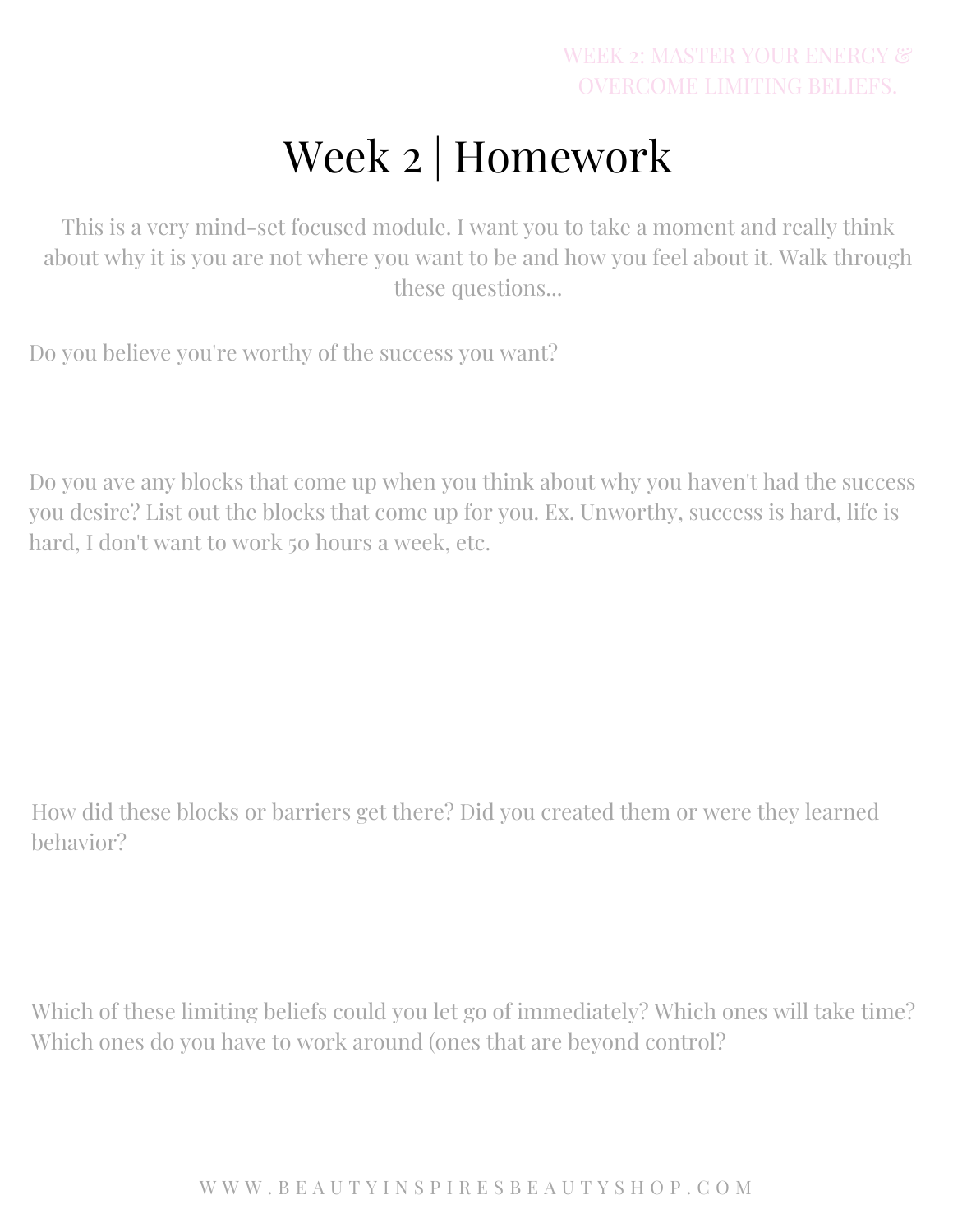# Week 2 | Homework

Knowing your blocks will allow you to better acknowledge and deal with one when it pops up. Practice this mantra: "I see you, but I don't believe that anymore. I believe in abundance, I believe I can achieve all my goals and I will show up as my higher self."

What do you notice about how you feel? What are the common themes.

### WORKSHOPPING YOUR LIMITING BELIEFS

Take one limiting belief or blocks you have about yourself listed on the previous page and list it below. *Ex. I m not good enough, I don't know how to...*

How has this specific believe held you back?

What has this cost you so far?

How has this belief falsely served you? *Ex. Kept you in your comfort zone, avoided issues with friends or family, etc.*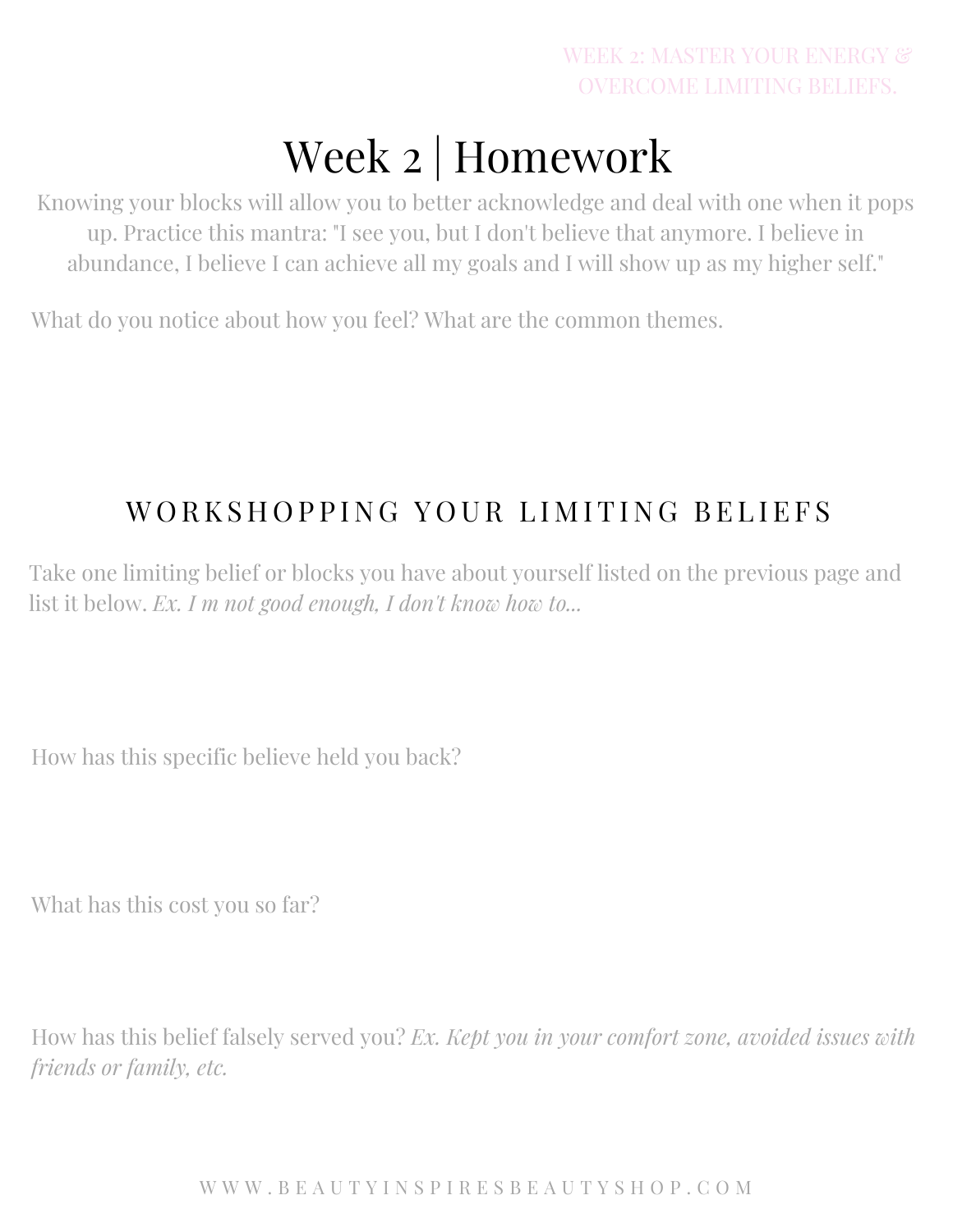### WEEK 2: MASTER YOUR ENERGY & OVERCOME LIMITING BELIEFS.

# Week 2 | Homework

What would you be doing if you were free of this belief?

Come up with a new affirmation to replace this limiting belief whenever if comes up. This affirmation should be in the present tense.

*Ex. Limiting believe: I am not good enough to start my own business and have it be successful Affirmation: I am proud of myself for embarking on this new journey. I will be successful because I beleive in ME!*

New Affirmation: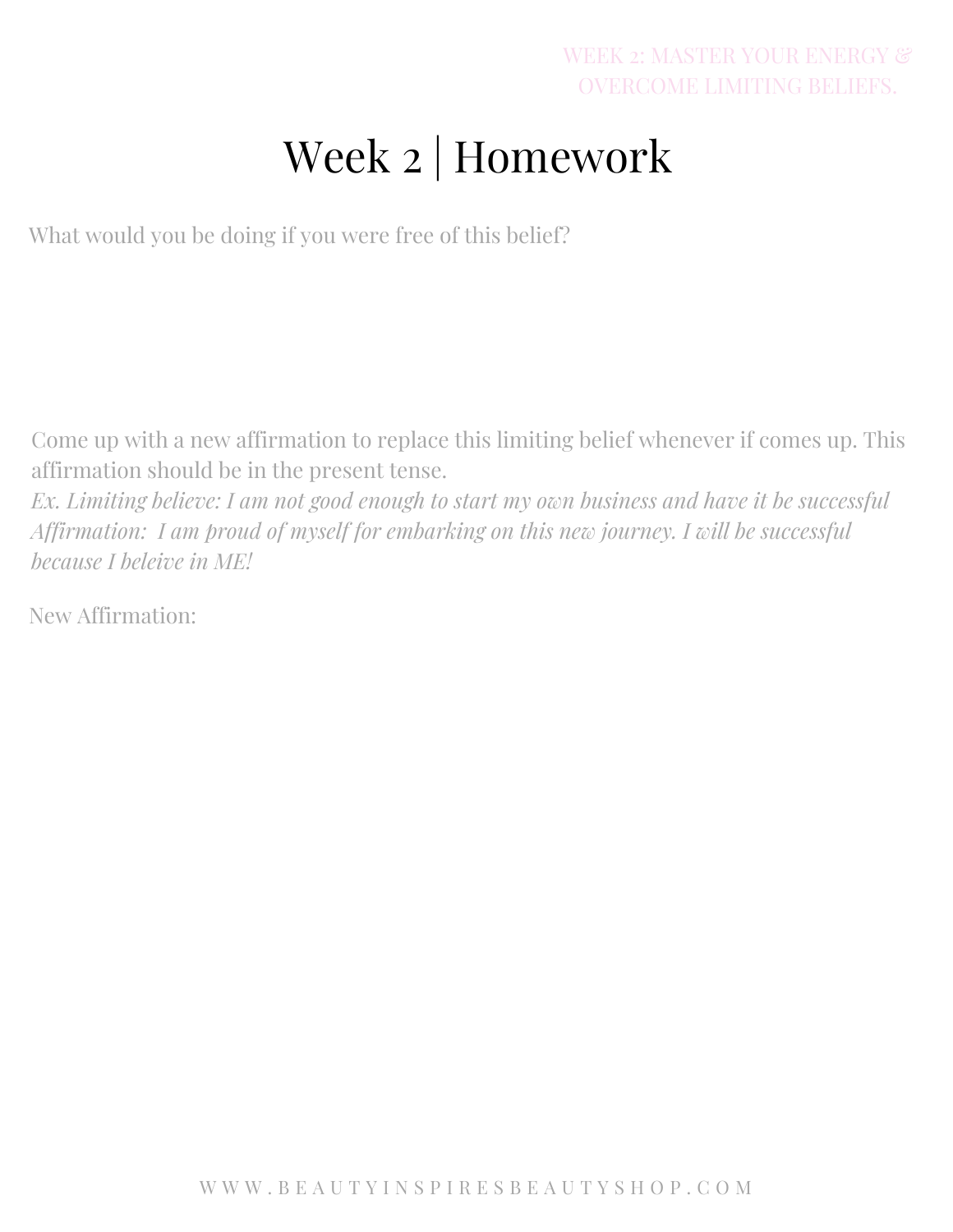## Your Weeks' Daily Ritual Practices

TODAY AT:

I'LL FEEL....

BECAUSE I....

TODAY AT:

I'LL FEEL....

BECAUSE I....

TODAY AT:

I'LL FEEL....

BECAUSE I....

TODAY AT:

 $I'LL$  FEEL....

BECAUSE I....

TODAY AT:

 $I'LL$  FEEL....

BECAUSE I....

TODAY AT:

I'LL FEEL....

BECAUSE I....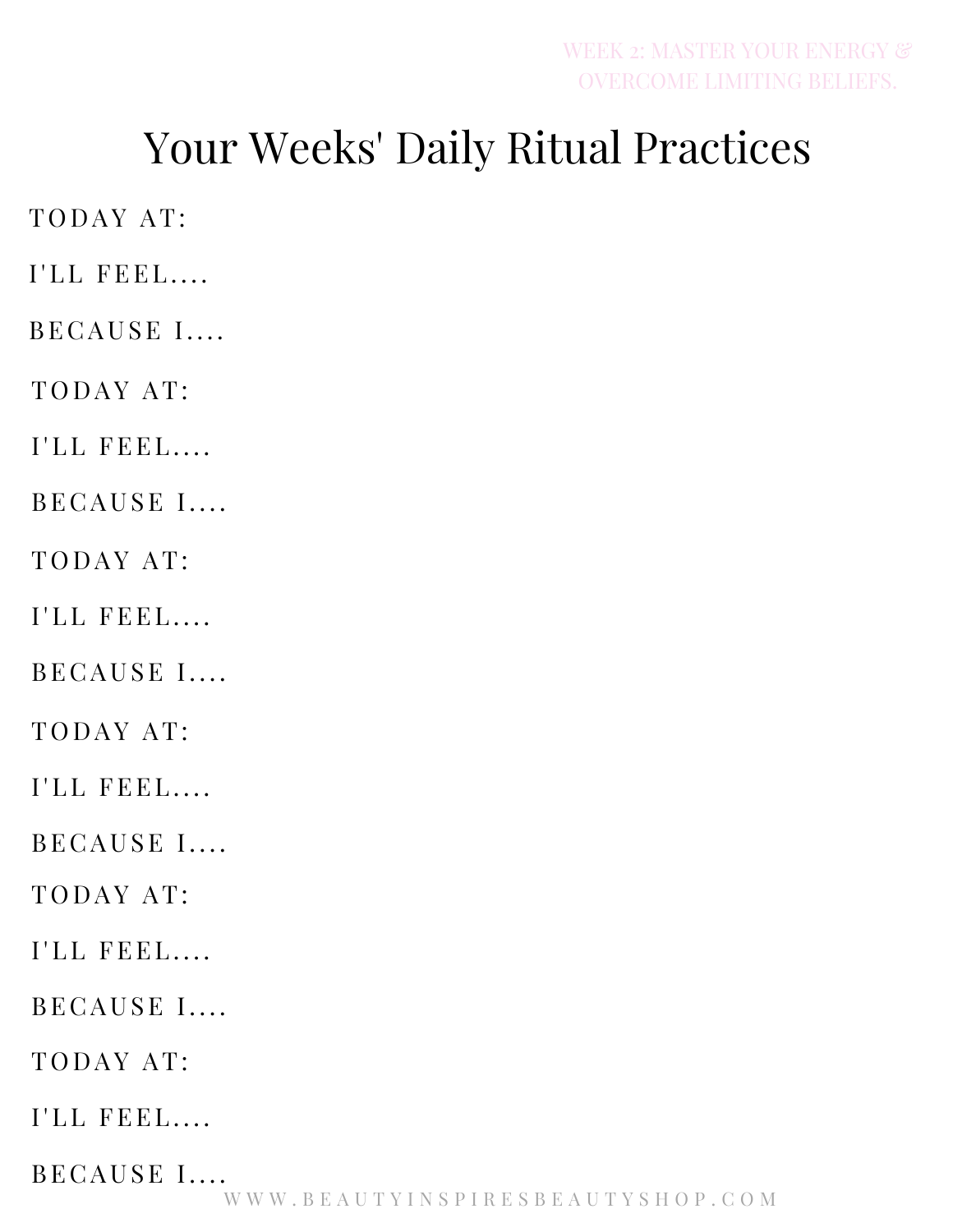MORNING DAILY GRATITUDE: NIGHTS REFLECTION: WHAT WOULD YOU DO DIFFERENLY?

 $MORNING$  DAILY GRATITUDE. NIGHTS REFLECTION: WHAT WOULD YOU DO DIFFERENLY?

MORNING DAILY GRATITUDE: NIGHTS REFLECTION: WHAT WOULD YOU DO DIFFERENLY?

NIGHTS REFLECTION: WHAT WOULD YOU DO DIFFERENLY?

NIGHTS REFLECTION: WHAT WOULD YOU DO DIFFERENLY?

NIGHTS REFLECTION: WHAT WOULD YOU DO DIFFERENLY?

## MORNING DAILY GRATITUDE:

 $MORNING$  DAILY GRATITUDE.

MORNING DAILY GRATITUDE:

Your Weeks' Daily Ritual Practices

WEEK 2: MASTER YOUR ENERGY &